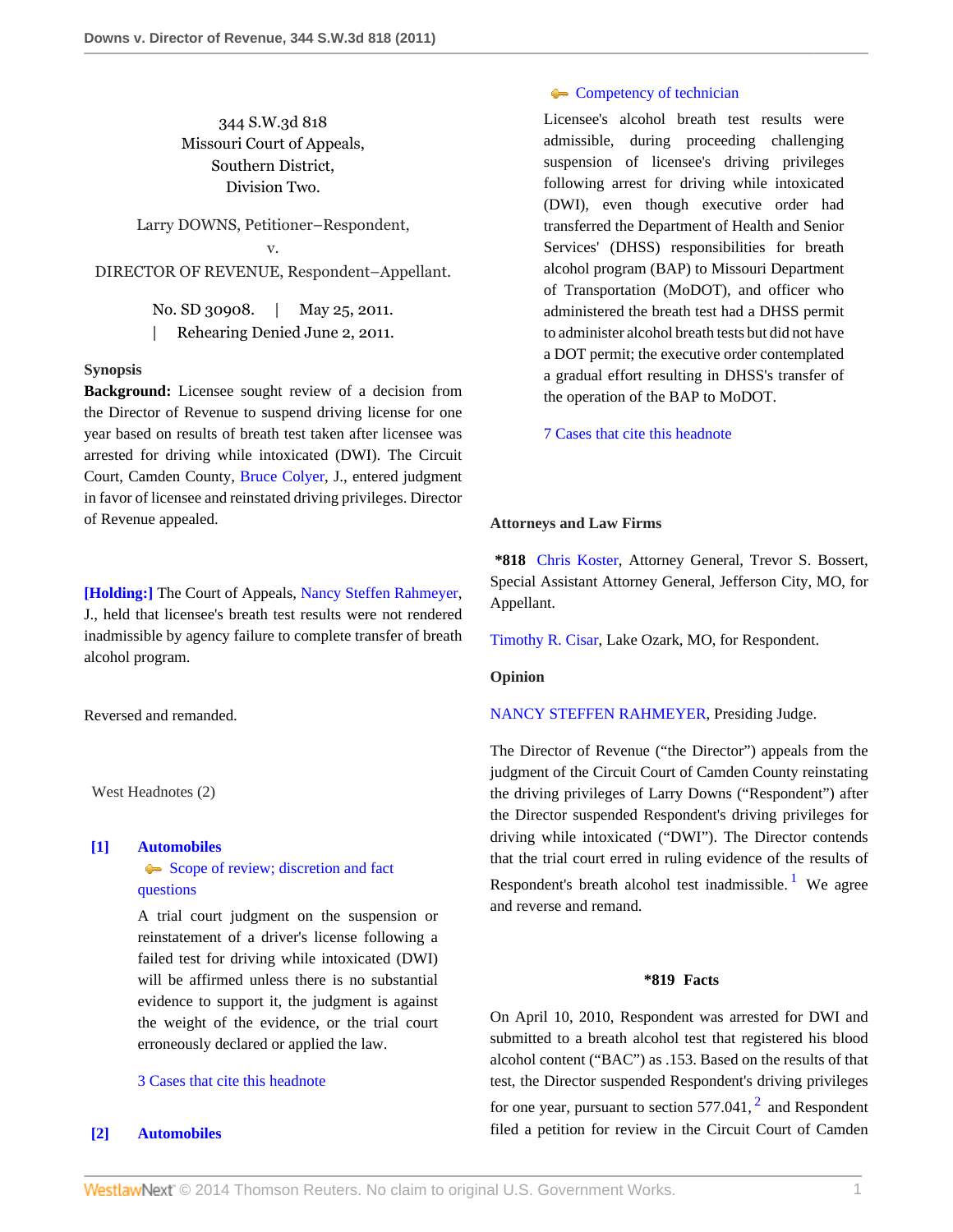County. The case was submitted to the circuit court on the Director's certified records, and the written objections and arguments of counsel. At trial, Respondent objected to the admission of the Missouri Department of Health and Senior Services ("DHSS") Datamaster's maintenance report and the breath test results because on January 30, 2007, thengovernor, Matt Blunt, signed and filed [Executive Order 07–](http://www.westlaw.com/Link/Document/FullText?findType=Y&pubNum=0001043&cite=EXECORDERNO07-05&originationContext=document&vr=3.0&rs=cblt1.0&transitionType=DocumentItem&contextData=(sc.Search)) [05 \(the "2007 Order"\)](http://www.westlaw.com/Link/Document/FullText?findType=Y&pubNum=0001043&cite=EXECORDERNO07-05&originationContext=document&vr=3.0&rs=cblt1.0&transitionType=DocumentItem&contextData=(sc.Search)) transferring all authority and duties of DHSS as to the Breath Alcohol Program (the "Program") to the Missouri Department of Transportation ("MoDOT"), but the DHSS would still maintain the Datamaster's maintenance records. The trial court found that the results of the breath test and the breathalyzer's maintenance records, which were maintained by DHSS, were inadmissible because of "the failure of [MoDOT] to adopt the necessary rules and regulations to carry out its duties under the [P]rogram...." The trial court entered judgment in Respondent's favor and reinstated Respondent's driving privileges.

#### **Background**

The 2007 Order signed by Governor Blunt provides, in part:

NOW, THEREFORE, I, MATT BLUNT, GOVERNOR OF THE STATE OF MISSOURI ... do hereby order the [DHSS] and [MoDOT] to cooperate to:

- 1. Transfer all the authority, powers, duties, functions, records, personnel, property, contracts, budgets, matters pending, and other pertinent vestiges of the [Program] from the [DHSS] to [MoDOT], by Type I transfer, as defined under the Reorganization Act of 1974;  $3$  and
- 2. Develop mechanisms and processes necessary to effectively transfer the [Program] to [MoDOT]; and
	- 3. Transfer the responsibility for staff support for the [Program] from [DHSS] to [MoDOT]; and
	- 4. Take the steps necessary to maintain compliance with federal requirements, so as not to jeopardize federal financial participation with this consolidation.
- **\*820** (footnote added). According to the 2007 Order, the "Order shall become effective no sooner than August 28, 2007[.]" The 2007 Order describes the Program as being "responsible for performing on-site inspection of

breath analyzers, as well as, approving permits to operate and maintain evidential breath analyzers; permits to analyze blood, urine and saliva for drugs; and courses to instruct permit holders in the use of breath analyzer equipment[.]"

On September 12, 2008, Governor Blunt issued [Executive](http://www.westlaw.com/Link/Document/FullText?findType=Y&pubNum=0001043&cite=EXECORDERNO08-29&originationContext=document&vr=3.0&rs=cblt1.0&transitionType=DocumentItem&contextData=(sc.Search)) [Order 08–29 \(the "2008 Order"\)](http://www.westlaw.com/Link/Document/FullText?findType=Y&pubNum=0001043&cite=EXECORDERNO08-29&originationContext=document&vr=3.0&rs=cblt1.0&transitionType=DocumentItem&contextData=(sc.Search)) in an effort to reverse the transfer process initiated by the 2007 Order. The 2008 Order stated that "unforeseen administrative issues with the transfer made by [the 2007 Order] has made the transfer inefficient and not cost effective" and indicated that "[DHSS] continues to administer [the Program]." The 2008 Order mandated that MoDOT transfer all powers to administer the Program back to DHSS. However, the 2008 Order was ineffective because it was submitted during a special session of the legislature, rather than a regular session.

On January 29, 2010, Governor Jay Nixon issued [Executive](http://www.westlaw.com/Link/Document/FullText?findType=Y&pubNum=0001043&cite=EXECORDERNO10-15&originationContext=document&vr=3.0&rs=cblt1.0&transitionType=DocumentItem&contextData=(sc.Search)) [Order 10–15,](http://www.westlaw.com/Link/Document/FullText?findType=Y&pubNum=0001043&cite=EXECORDERNO10-15&originationContext=document&vr=3.0&rs=cblt1.0&transitionType=DocumentItem&contextData=(sc.Search)) which explained the 2007 Order provided for the transfer of the Program from DHSS to MoDOT, however, "unforeseen administrative issues made the transfer inefficient and not cost effective." [Executive Order 10–](http://www.westlaw.com/Link/Document/FullText?findType=Y&pubNum=0001043&cite=EXECORDERNO10-15&originationContext=document&vr=3.0&rs=cblt1.0&transitionType=DocumentItem&contextData=(sc.Search)) [15](http://www.westlaw.com/Link/Document/FullText?findType=Y&pubNum=0001043&cite=EXECORDERNO10-15&originationContext=document&vr=3.0&rs=cblt1.0&transitionType=DocumentItem&contextData=(sc.Search)) declared that "[DHSS] has the necessary expertise to administer [the Program]" and ordered MoDOT transfer all powers to administer the Program back to DHSS. This reorganization plan reversed the 2007 Order and became effective August 28, 2010.

#### **Argument**

<span id="page-1-0"></span>Respondent raised four objections to the admissibility of the Datamaster's maintenance report form, and the results of the breath test, in his written objections at trial: (1) under the 2007 Order, DHSS did not have the authority to issue permits to maintain and/or operate the Datamaster when DHSS issued permits to Officers Skinner and Boren; (2) when the responsibility for the Program was transferred to MoDOT, MoDOT failed to approve satisfactory methods related to breath alcohol testing, failed to establish standards to ascertain the qualifications and competence of individuals to conduct breath alcohol testing analyses and to issue permits, and failed to enact any rules or regulations whatsoever governing any of these functions, and the failure to perform those functions, violated the requirements of sections 577.020–577.041, particularly sections 577.020.3–.4 and 577.026.1–.2; (3) the statutory scheme contained in sections 577.020–577.041, and the rules and regulations required to be adopted pursuant to that scheme, serve as the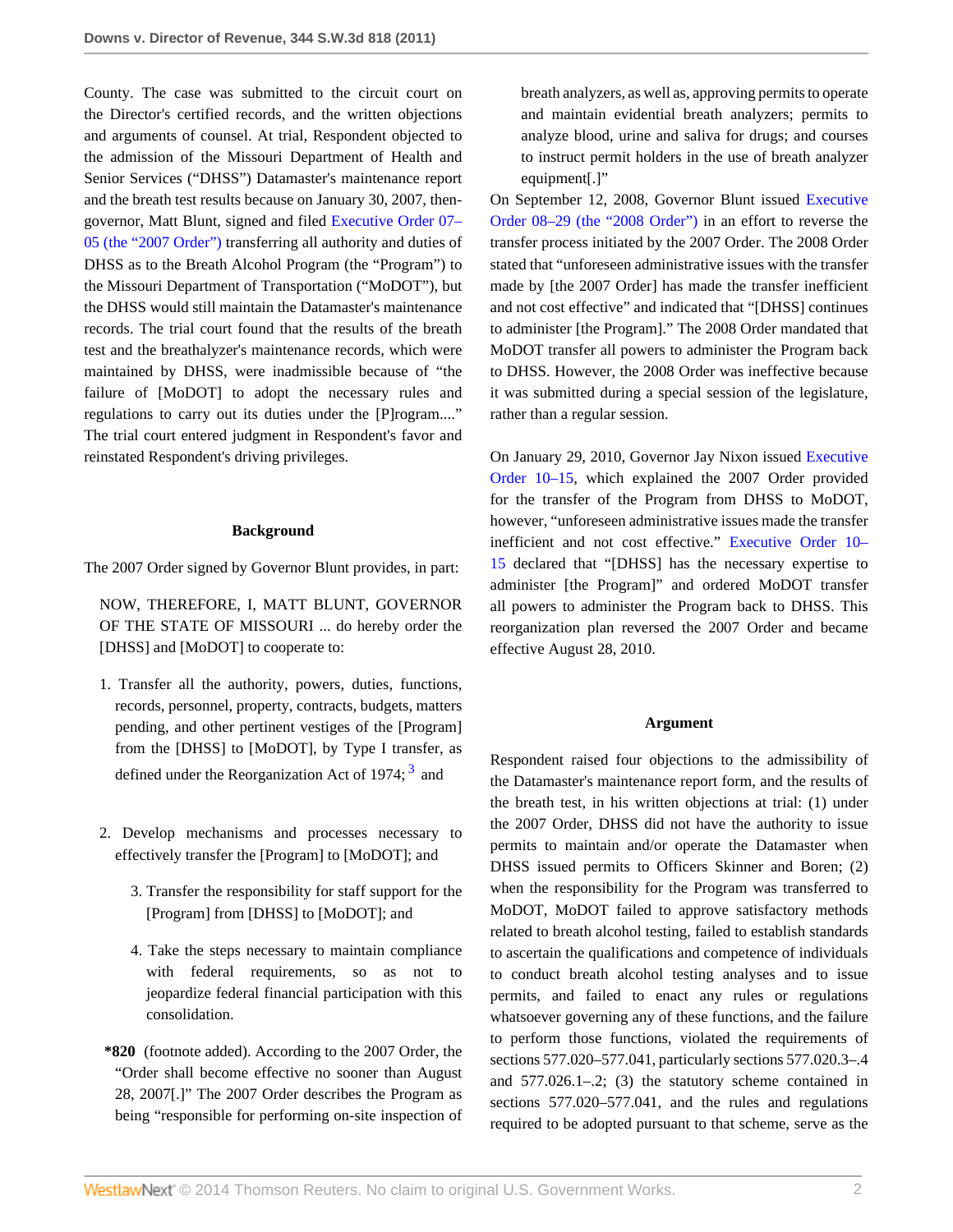exclusive means by which the Director may offer the results of a breath test obtained by a law enforcement officer in an action to suspend or revoke a driver's license pursuant to sections 302.500 *et seq.;* and (4) Respondent did not impliedly consent under section 577.020 to submit to a breath test because the statutory scheme was not complied with.

The Director brings three points on appeal. The Director contends that the trial court misapplied the law in excluding the evidence of Respondent's breath test results and the Datamaster's maintenance records because: (1) the reorganization ordered by the 2007 Order did not take place and, therefore, DHSS remains the agency empowered to run the Program; (2) only the governor has the standing to enforce an executive order through mandamus; and (3) even if the reorganization ordered by the 2007 Order did take place, the existing DHSS rules remained effective and unchanged. We find merit to the Director's claims.

#### **\*821 Standard of Review**

<span id="page-2-0"></span>**[\[1\]](#page-0-1)** The judgment of the trial court will be affirmed unless there is no substantial evidence to support it, the judgment is against the weight of the evidence, or the trial court erroneously declared or applied the law. *[White v. Dir. of](http://www.westlaw.com/Link/Document/FullText?findType=Y&serNum=2022811102&pubNum=4644&fi=co_pp_sp_4644_307&originationContext=document&vr=3.0&rs=cblt1.0&transitionType=DocumentItem&contextData=(sc.Search)#co_pp_sp_4644_307) Revenue,* [321 S.W.3d 298, 307–08 \(Mo. banc 2010\)](http://www.westlaw.com/Link/Document/FullText?findType=Y&serNum=2022811102&pubNum=4644&fi=co_pp_sp_4644_307&originationContext=document&vr=3.0&rs=cblt1.0&transitionType=DocumentItem&contextData=(sc.Search)#co_pp_sp_4644_307).

#### **Analysis**

<span id="page-2-1"></span>**[\[2\]](#page-0-0)** The Eastern District in *Schneider,* [339 S.W.3d 533,](http://www.westlaw.com/Link/Document/FullText?findType=Y&serNum=2025147908&pubNum=4644&originationContext=document&vr=3.0&rs=cblt1.0&transitionType=DocumentItem&contextData=(sc.Search)) and the Western District in *State v. Ross,* [No. WD71872, 344](http://www.westlaw.com/Link/Document/FullText?findType=Y&serNum=2025294572&pubNum=4644&originationContext=document&vr=3.0&rs=cblt1.0&transitionType=DocumentItem&contextData=(sc.Search)) [S.W.3d 790 \(Mo.App.W.D.2011\),](http://www.westlaw.com/Link/Document/FullText?findType=Y&serNum=2025294572&pubNum=4644&originationContext=document&vr=3.0&rs=cblt1.0&transitionType=DocumentItem&contextData=(sc.Search)) have recently addressed the issue of whether breath test results were admissible in a suspension-of-driving-privileges case and a DWI criminal case, notwithstanding the 2007 Order. We find their reasoning persuasive and binding upon this Court. The analysis in *[Ross](http://www.westlaw.com/Link/Document/FullText?findType=Y&serNum=2025294572&originationContext=document&vr=3.0&rs=cblt1.0&transitionType=DocumentItem&contextData=(sc.Search))* is congruent with the analysis in *[Schneider.](http://www.westlaw.com/Link/Document/FullText?findType=Y&serNum=2025147908&originationContext=document&vr=3.0&rs=cblt1.0&transitionType=DocumentItem&contextData=(sc.Search))* We use the decision in *[Schneider](http://www.westlaw.com/Link/Document/FullText?findType=Y&serNum=2025147908&originationContext=document&vr=3.0&rs=cblt1.0&transitionType=DocumentItem&contextData=(sc.Search))* to explain our analysis.

In *[Schneider,](http://www.westlaw.com/Link/Document/FullText?findType=Y&serNum=2025147908&originationContext=document&vr=3.0&rs=cblt1.0&transitionType=DocumentItem&contextData=(sc.Search))* the Director suspended Schneider's driving privileges based on the results of a breath test administered to Schneider. [339 S.W.3d at 533–35.](http://www.westlaw.com/Link/Document/FullText?findType=Y&serNum=2025147908&pubNum=4644&fi=co_pp_sp_4644_533&originationContext=document&vr=3.0&rs=cblt1.0&transitionType=DocumentItem&contextData=(sc.Search)#co_pp_sp_4644_533) Schneider filed a petition in the circuit court for a trial *de novo* contesting the suspension. *[Id.](http://www.westlaw.com/Link/Document/FullText?findType=Y&serNum=2025147908&originationContext=document&vr=3.0&rs=cblt1.0&transitionType=DocumentItem&contextData=(sc.Search))* The Director and Schneider stipulated "that the sole contested issue was the admissibility of Schneider's breath alcohol test results." *[Id.](http://www.westlaw.com/Link/Document/FullText?findType=Y&serNum=2025147908&originationContext=document&vr=3.0&rs=cblt1.0&transitionType=DocumentItem&contextData=(sc.Search))* Schneider filed written objections to the admission of his breath alcohol test <span id="page-2-2"></span>results, "contending that he did not impliedly consent to his breath alcohol test because the test failed to comply with Sections 577.020–577.041." *[Id.](http://www.westlaw.com/Link/Document/FullText?findType=Y&serNum=2025147908&originationContext=document&vr=3.0&rs=cblt1.0&transitionType=DocumentItem&contextData=(sc.Search))* Schneider argued that "his breath alcohol test failed to comply with Sections 577.020– 577.041 because [the officer who administered the breath test] did not possess a permit issued by [MoDOT] and MoDOT had not approved methods for administering breath alcohol tests."<sup>[4](#page-3-3)</sup> *Id*. More specifically, Schneider argued that the 2007 Order "transferred DHSS's responsibilities under Sections 577.020–577.041 to MoDOT prior to his breath alcohol test." *Schneider,* [339 S.W.3d at 535.](http://www.westlaw.com/Link/Document/FullText?findType=Y&serNum=2025147908&pubNum=4644&fi=co_pp_sp_4644_535&originationContext=document&vr=3.0&rs=cblt1.0&transitionType=DocumentItem&contextData=(sc.Search)#co_pp_sp_4644_535) The trial court overruled Schneider's written objections, admitted the results of the breath alcohol test, and entered its judgment upholding the Director's suspension of Schneider's driving privileges. *[Id.](http://www.westlaw.com/Link/Document/FullText?findType=Y&serNum=2025147908&originationContext=document&vr=3.0&rs=cblt1.0&transitionType=DocumentItem&contextData=(sc.Search))* at [535–36.](http://www.westlaw.com/Link/Document/FullText?findType=Y&serNum=2025147908&originationContext=document&vr=3.0&rs=cblt1.0&transitionType=DocumentItem&contextData=(sc.Search))

On appeal, Schneider argued that that the trial court erred in admitting the results of his breath alcohol test because "DHSS's responsibilities for the [Program] transferred to MoDOT on August 28, 2007." *Schneider,* [339 S.W.3d at](http://www.westlaw.com/Link/Document/FullText?findType=Y&serNum=2025147908&pubNum=4644&fi=co_pp_sp_4644_535&originationContext=document&vr=3.0&rs=cblt1.0&transitionType=DocumentItem&contextData=(sc.Search)#co_pp_sp_4644_535) [535.](http://www.westlaw.com/Link/Document/FullText?findType=Y&serNum=2025147908&pubNum=4644&fi=co_pp_sp_4644_535&originationContext=document&vr=3.0&rs=cblt1.0&transitionType=DocumentItem&contextData=(sc.Search)#co_pp_sp_4644_535) Schneider further argued that because the officer who administered the breath test "did not possess a MoDOTissued permit and, subsequent to August 28, 2007, MoDOT failed to approve methods for conducting breath alcohol tests, his test did not comply with Sections 577.020– 577.041 (specifically, Sections 577.020.3, .4, 577.026.1–.2, and 577.037) and is therefore inadmissible." *[Id.](http://www.westlaw.com/Link/Document/FullText?findType=Y&serNum=2025147908&originationContext=document&vr=3.0&rs=cblt1.0&transitionType=DocumentItem&contextData=(sc.Search))* "Schneider asserted that his position was supported by: (1) language of the 2007 Order; (2) sections 26.500–26.540, which authorize a governor to transfer agency functions via executive order; (3) subsequent executive orders directing MoDOT to transfer the Program to DHSS; and (4) subsequent agreements between DHSS and MoDOT that DHSS would continue to administer the Program." *[Id.](http://www.westlaw.com/Link/Document/FullText?findType=Y&serNum=2025147908&originationContext=document&vr=3.0&rs=cblt1.0&transitionType=DocumentItem&contextData=(sc.Search))*

**\*822** *[Schneider](http://www.westlaw.com/Link/Document/FullText?findType=Y&serNum=2025147908&originationContext=document&vr=3.0&rs=cblt1.0&transitionType=DocumentItem&contextData=(sc.Search))* resolved the issue by reviewing the language of the 2007 Order; the Court noted that Governor Blunt directed DHSS and MoDOT "to *cooperate to* " transfer the "pertinent vestiges" of the Program. *Id.* [at 536–37.](http://www.westlaw.com/Link/Document/FullText?findType=Y&serNum=2025147908&originationContext=document&vr=3.0&rs=cblt1.0&transitionType=DocumentItem&contextData=(sc.Search)) In so noting, the Court reasoned that the language of the 2007 Order contemplated a gradual effort resulting in DHSS's transfer of the operation of the Program to MoDOT. *[Id.](http://www.westlaw.com/Link/Document/FullText?findType=Y&serNum=2025147908&originationContext=document&vr=3.0&rs=cblt1.0&transitionType=DocumentItem&contextData=(sc.Search))* The Court concluded that an executive order requiring two agencies "to cooperate to ... develop mechanisms and processes to effectively transfer" the operation of the Program "cannot be logically construed to immediately transfer the operation of the [Program] on a certain date...." *[Id.](http://www.westlaw.com/Link/Document/FullText?findType=Y&serNum=2025147908&originationContext=document&vr=3.0&rs=cblt1.0&transitionType=DocumentItem&contextData=(sc.Search))* Significantly, the court found the language of the 2007 Order described what was to be transferred to the new department or division, not *when*